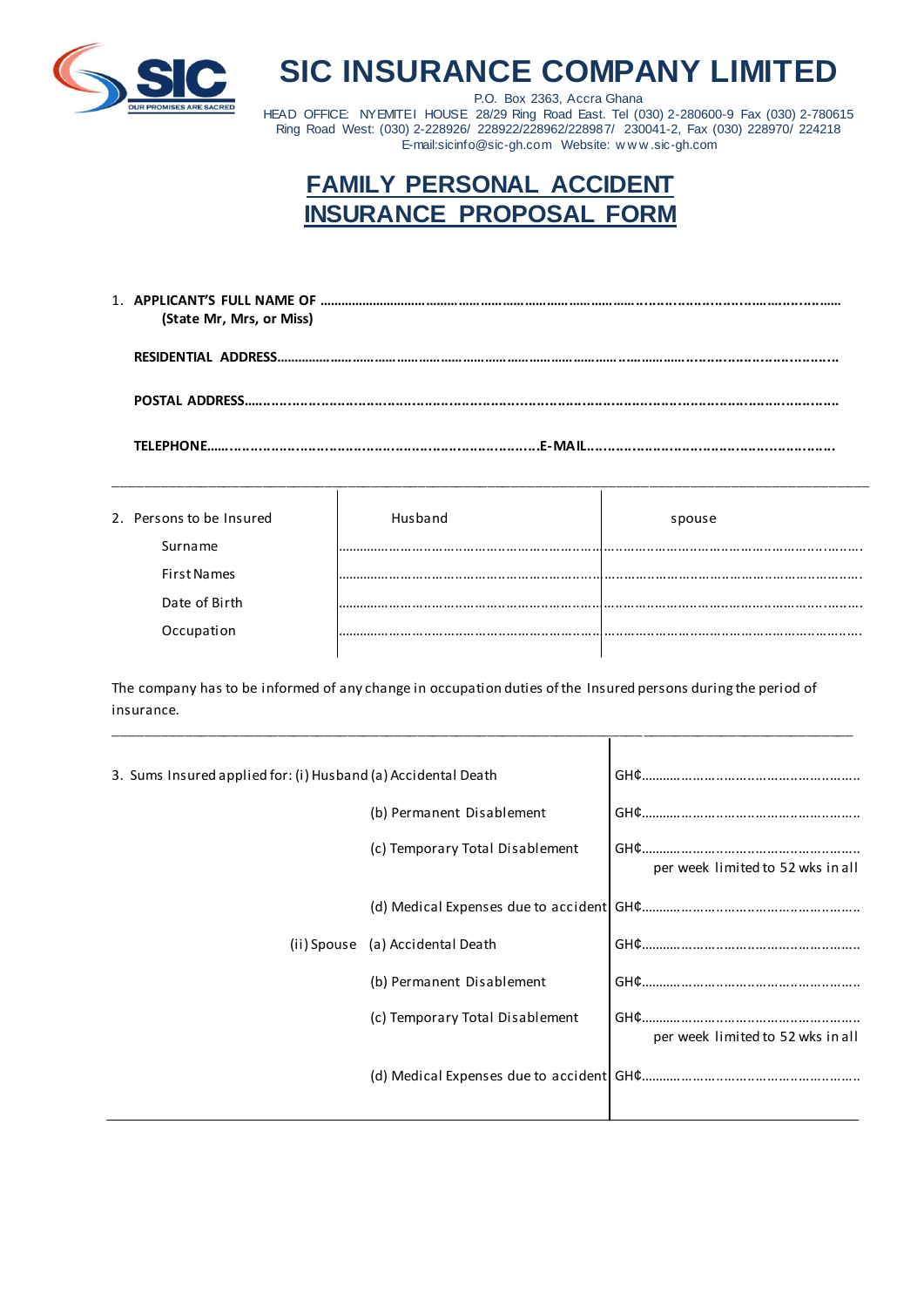| (ii) Children (Age Limit 2 to 18 years only) |      |               |                  |                          |                     |
|----------------------------------------------|------|---------------|------------------|--------------------------|---------------------|
|                                              |      |               | Benefits Payable |                          |                     |
|                                              | Name | Date of Birth | Death            | Permanent<br>Disablement | Medical<br>Expenses |
| $\mathbf{1}$                                 |      |               |                  |                          |                     |
| $\overline{2}$                               |      |               |                  |                          |                     |
| 3                                            |      |               |                  |                          |                     |
| 4                                            |      |               |                  |                          |                     |
| 5                                            |      |               |                  |                          |                     |
| 6                                            |      |               |                  |                          |                     |
| $\overline{7}$                               |      |               |                  |                          |                     |
| 8                                            |      |               |                  |                          |                     |
| 9                                            |      |               |                  |                          |                     |
| 10                                           |      |               |                  |                          |                     |

4. (a) Have you or any of the proponents suffered or have varicose veins? .........................................................................

(b) Have they been ruptured?............................................................................................................................................

(c) Is your sight or any of the proponents' sight and hearing good? .................................................................................

(d) Have you or any of the proponents ever suffered from a disease of the eyes or ears? ..............................................

(e) Have you or any of the proponents had paralysis or a fit of any kind? .......................................................................

(f) Do you or any of the proponents suffer from any bodily infirmity other than as above? ...........................................

5. Are you or any of the proponents Insured against accident? If so, state amount on Policy or Policies and name of the company .................................................................................................................................................................................

\_\_\_\_\_\_\_\_\_\_\_\_\_\_\_\_\_\_\_\_\_\_\_\_\_\_\_\_\_\_\_\_\_\_\_\_\_\_\_\_\_\_\_\_\_\_\_\_\_\_\_\_\_\_\_\_\_\_\_\_\_\_\_\_\_\_\_\_\_\_\_\_\_\_\_\_\_\_\_\_\_\_\_\_\_\_\_\_\_\_\_\_\_\_\_\_\_

\_\_\_\_\_\_\_\_\_\_\_\_\_\_\_\_\_\_\_\_\_\_\_\_\_\_\_\_\_\_\_\_\_\_\_\_\_\_\_\_\_\_\_\_\_\_\_\_\_\_\_\_\_\_\_\_\_\_\_\_\_\_\_\_\_\_\_\_\_\_\_\_\_\_\_\_\_\_\_\_\_\_\_\_\_\_\_\_\_\_\_\_\_\_\_

6. (a) Have you or any of the proponents ever met with an accident requiring medical attendance? If so, give full particulars of all such accidents and state whether there is full recovery.

 (b) Have you or any of the proponents ever made a claim or claims against any accidents? If so, give full particulars, including nature of injury of sickness, dates and amounts of claims.

.................................................................................................................................................................................................

\_\_\_\_\_\_\_\_\_\_\_\_\_\_\_\_\_\_\_\_\_\_\_\_\_\_\_\_\_\_\_\_\_\_\_\_\_\_\_\_\_\_\_\_\_\_\_\_\_\_\_\_\_\_\_\_\_\_\_\_\_\_\_\_\_\_\_\_\_\_\_\_\_\_\_\_\_\_\_\_\_\_\_\_\_\_\_\_\_\_\_\_\_\_\_

.................................................................................................................................................................................................

7. State whether:-

You and all proponents ordinarily enjoy good health, and are in good health at the present time, if not give details

.................................................................................................................................................................................................

\_\_\_\_\_\_\_\_\_\_\_\_\_\_\_\_\_\_\_\_\_\_\_\_\_\_\_\_\_\_\_\_\_\_\_\_\_\_\_\_\_\_\_\_\_\_\_\_\_\_\_\_\_\_\_\_\_\_\_\_\_\_\_\_\_\_\_\_\_\_\_\_\_\_\_\_\_\_\_\_\_\_\_\_\_\_\_\_\_\_\_\_\_\_\_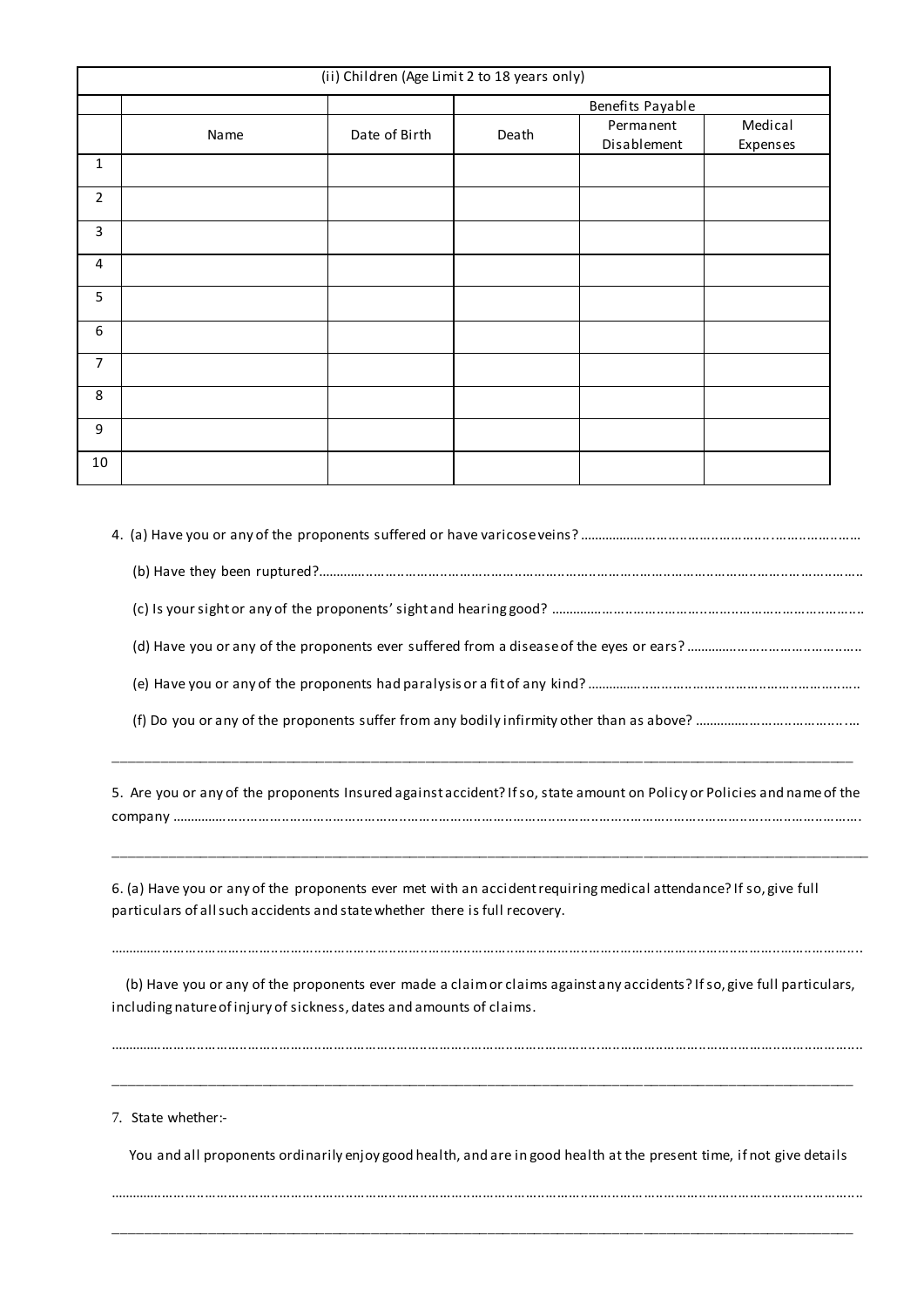## 8. Do you or any of the proponents wish to Insure against accidents while engaging in mountaineering, winter sports, Motor Cycling, professional football or polo?

\_\_\_\_\_\_\_\_\_\_\_\_\_\_\_\_\_\_\_\_\_\_\_\_\_\_\_\_\_\_\_\_\_\_\_\_\_\_\_\_\_\_\_\_\_\_\_\_\_\_\_\_\_\_\_\_\_\_\_\_\_\_\_\_\_\_\_\_\_\_\_\_\_\_\_\_\_\_\_\_\_\_\_\_\_\_\_\_\_\_\_\_\_\_\_

|                                                                                                                                                           | For Husband            | For Spouse | Relationship                                                                                                       |
|-----------------------------------------------------------------------------------------------------------------------------------------------------------|------------------------|------------|--------------------------------------------------------------------------------------------------------------------|
| 10. Accidental death benefits                                                                                                                             |                        |            |                                                                                                                    |
| should be made payable to                                                                                                                                 |                        |            |                                                                                                                    |
| the stated beneficiaries,                                                                                                                                 |                        |            |                                                                                                                    |
| if Trustees, please state clearly                                                                                                                         |                        |            |                                                                                                                    |
|                                                                                                                                                           |                        |            |                                                                                                                    |
|                                                                                                                                                           |                        |            |                                                                                                                    |
|                                                                                                                                                           |                        |            |                                                                                                                    |
|                                                                                                                                                           |                        |            |                                                                                                                    |
| 11. To the best of your knowledge, are all persons to be insured in good health and free from physical impairment of                                      |                        |            |                                                                                                                    |
| deformity? If not, give full particulars                                                                                                                  |                        |            |                                                                                                                    |
|                                                                                                                                                           |                        |            |                                                                                                                    |
|                                                                                                                                                           |                        |            |                                                                                                                    |
|                                                                                                                                                           |                        |            |                                                                                                                    |
| 12. Have you or any person to be insured ever made an application for Life/Personal Accident which has been declined,                                     |                        |            |                                                                                                                    |
| postponed or withdrawn, or has any such Policy issued been modified, raised up, cancelled or has renewal been                                             |                        |            |                                                                                                                    |
| refused? If so, give details                                                                                                                              |                        |            |                                                                                                                    |
|                                                                                                                                                           |                        |            |                                                                                                                    |
|                                                                                                                                                           |                        |            |                                                                                                                    |
| 13. Are double death benefits required? (See note 5 below)                                                                                                |                        |            |                                                                                                                    |
|                                                                                                                                                           |                        |            |                                                                                                                    |
|                                                                                                                                                           |                        |            |                                                                                                                    |
|                                                                                                                                                           | <b>DECLARATION</b>     |            |                                                                                                                    |
|                                                                                                                                                           |                        |            | I hereby declare that the above answers are true and that I have not withheld or concealed any circumstance        |
|                                                                                                                                                           |                        |            | affecting the proposed Insurance and I agree that this proposal and declaration shall be the basis of the contract |
| between me and SIC Insurance Company Limited.                                                                                                             |                        |            |                                                                                                                    |
| (Date)                                                                                                                                                    | (Signature of Husband) |            | (Signature of Spouse)                                                                                              |
|                                                                                                                                                           |                        |            |                                                                                                                    |
| <b>GENERAL NOTES</b><br>1. This Insurance is subject to the usual Policy Conditions.                                                                      |                        |            |                                                                                                                    |
| 2. The Family Personal Accident Insurance Policy provides cover on a 24 hours basis including the risk of flying as a                                     |                        |            |                                                                                                                    |
| passenger in any scheduled or unscheduled Commercial Aircraft.                                                                                            |                        |            |                                                                                                                    |
| 3. Children above 18 years who are not in a gainful employment shall be covered if specifically agreed by the company.                                    |                        |            |                                                                                                                    |
| 4. Children are insured for a maximum of $\phi$ 2,000 for interment costs due to accidental death and permanent<br>disablement $\phi$ 100,000.            |                        |            |                                                                                                                    |
| 5. Death benefits rider is payable should both the husband and spouse die as a result of the same accident, the sum                                       |                        |            |                                                                                                                    |
| insured payable may be increased by an optional selected percentage.                                                                                      |                        |            |                                                                                                                    |
| 6. Children below 18 years of age shall have no right of action under the policy unless through their parents or next of<br>kin.                          |                        |            |                                                                                                                    |
| 7. It is a condition of the policy, that evidence of age at entry shall have been provided at inception of the policy in<br>respect of each child covered |                        |            |                                                                                                                    |

9. Do you or any of the proponents contemplate making any journey beyond the territorial limits of Ghana?